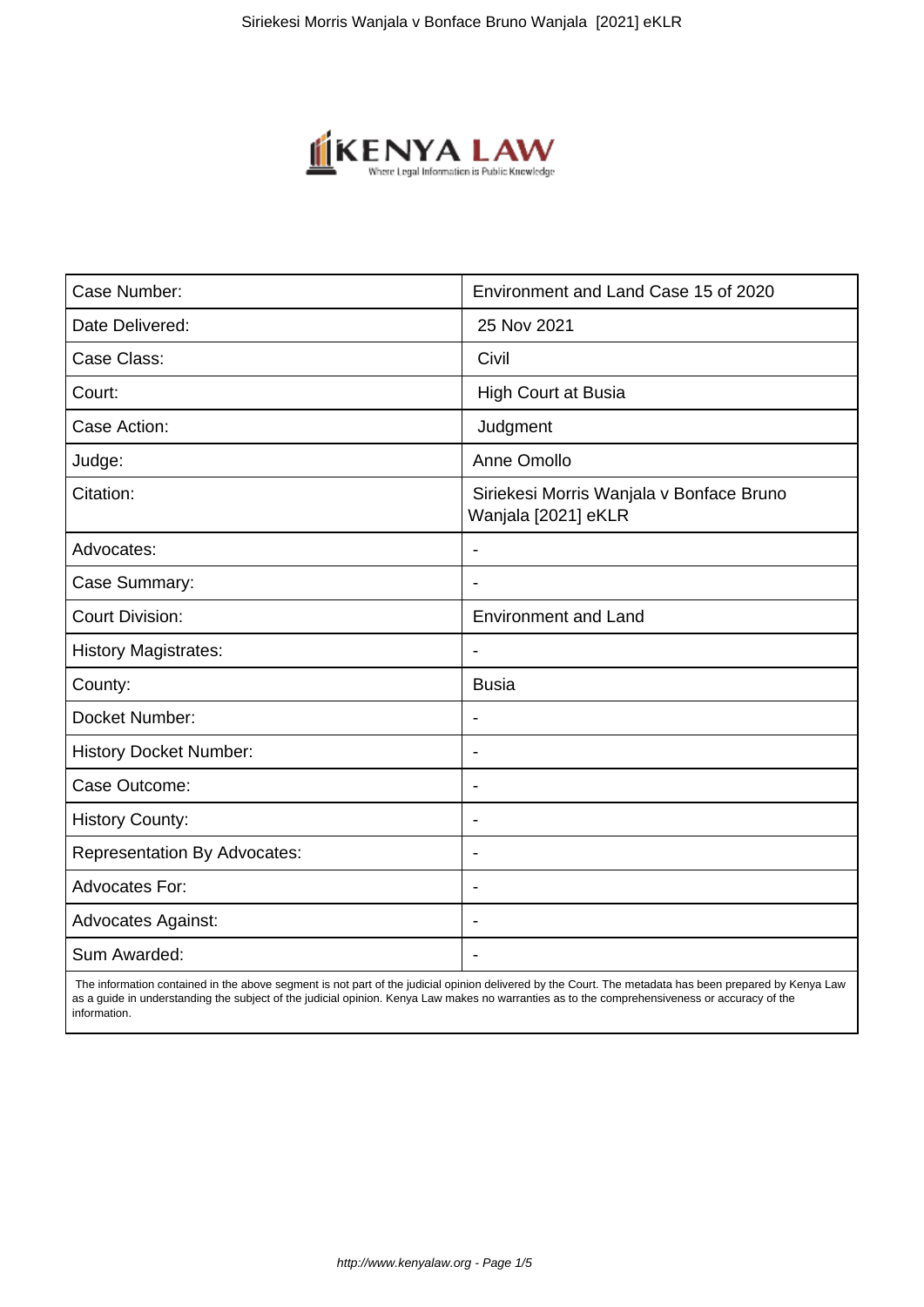# **REPUBLIC OF KENYA**

# **IN THE ENVIRONMENT AND LAND COURT AT BUSIA**

#### **ELC CASE NO. 15 OF 2020**

**SIRIEKESI MORRIS WANJALA.......................................................PLAINTIFF**

## **= VERSUS =**

**BONFACE BRUNO WANJALA......................................................DEFENDANT**

# **J U D G E M E N T**

1. The Plaintiff vide a plaint filed 13<sup>th</sup> May, 2020 impleaded the Defendant in this suit and pray for judgement against the Defendant for:

**a) An order for the cancellation of the Defendant's name and registration on land parcel number BUKHAYO/MATAYOS/3450 and the same be reverted back to the original title LR No. BUKHAYO/MATAYOS/430 for the appropriate action of the succession and equitable distribution;**

**b) Costs of the suit; and**

**c) Any other relief that this Honourable Court deems fit and just to grant.**

2. The Plaintiff pleaded that his father BLASIO BRUNO WANZALA (deceased) and LAWRENCE WANZALA were jointly registered owners of a parcel of land known as **LR No. BUKHAYO/MATAYOS/430.** It is the plaintiff's contention that the said Lawrence Wanzala caused himself to be registered wo this land with the intention of grabbing it which action caused the plaintiff to register a caution on the title number 439 belonging to the said Lawrence as well as sue him before the Nambale Land Disputes Tribunal.

3. That the Defendant without the Plaintiff's consent and without following the laid down succession procedures colluded with LAWRENCE WANZALA and caused subdivisions of the original parcel of land into two portions **LR No. BUKHAYO/MATAYOS/3450** (measuring approximately 3.0Ha) registered in the Defendant's name and **LR No. BUKHAYO/MATAYOS/3449** (measuring approximately 5.6Ha) registered in the names of **Blasio Wanzala Bruno** and **Lawrence Wanjala** (both deceased).

4. The Plaintiff further pleaded that the entire process was made out of malice and fraud with the sole intention of frustrating the Plaintiff and denying him the inheritance in his father's estate. The particulars of fraud alleged on the Defendant's part were listed as:

*a) Not following the procedure and proper laid down processes of the succession before subdivision of the suit parcel;*

*b) Not involving all the relevant beneficiaries at the stage of subdivision of the suit parcel;*

*c) Not following the due and diligent laid down procedures of the transfer processes and failing to obtain consent of the close family members and the consent of the Land Control Board at the time of the subdivision of the suit parcel;*

*d) Failing to produce evidence of land sale agreement and proper documentation to ascertain the authenticity of the exchange of the suit parcel herein between the Defendant and the alleged deceased transferor; and*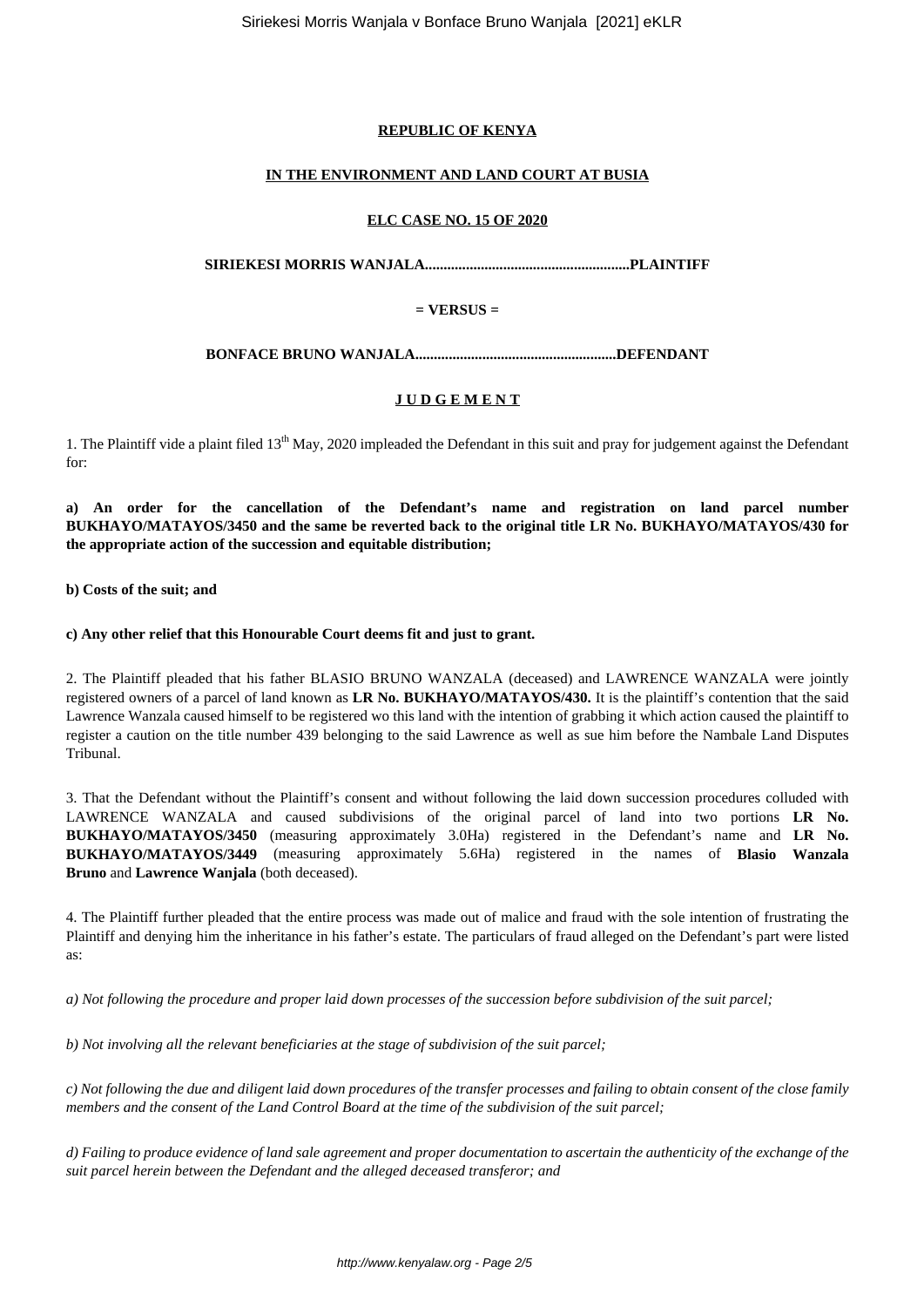*e) Failing to disclose the nature which the Defendant acquired parcel number LR No. BUKHAYO/MATAYOS/3450 hereof whether by sale, gift or lease.*

5. The Defendant filed his statement of defence on the 25<sup>th</sup> of September, 2020 stating that Lawrence Wanjala (deceased) partitioned and sold to him a portion of the suit land causing the creation of Bukhayo/Matayos/3449 and Bukhayo/Matayos/3450 with parcel no. 3450 being registered in his name. That he did not grab the land as alleged and denied all the allegations of fraud levelled against him. The defendant stated that the parcel No. 3450 was transferred to him while Lawrence was still alive.

6. During the hearing, the Plaintiff relied on his sole testimony. He stated that the Defendant is his last-born brother and their father died in 1974 when the Defendant was 3 years old. That in 2007 the Defendant returned home and colluded with their uncle and the uncle proceeded to subdivide the land by planting boundary marks on the ground. He testified further that he proceeded to register a caution on the land parcel number 439 until Lawrence deregisters himself from their parcel number 430. That in a case SRMCC No. 189 of 1993, Lawrence was ordered to remove his name from the land but he declined to do so. That a similar order was made by the Land Disputes Tribunal.

7. **PW1** continued in evidence that the Defendant subdivided the land without his consent and even ploughed and planted on the land and when the matter was reported to the Chief, the Defendant stated that he had papers despite the fact that succession was yet to be done. He concluded by producing his documents as exhibits and urged this Court to grant the orders in the Plaint.

8. Upon cross-examination by Were learned counsel for the Defendant, PW1 stated that the Defendant's statements recorded in Busia Criminal Case No. E271 of 2021 when he complained against the Defendant over land dispute in Bukhayo/Matayos/430 belonging to their father. That the green card indicates that Blasio and Lawrence were holding ½ a share each. PW1 stated that he is not aware why the Defendant was registered as the owner of the land and neither is he aware that Lawrence gave the Defendant his share of the land. He continued to state that the Lawrence never informed them that he had transferred his share to the Defendant. He concluded by stating that the Tribunal case ended in the year 2000 and that the judgement in case No. 186 of 1993 was to remove the caution in parcel No. 439.

9. The Defendant, also relied on his sole witness and adopted his statement dated  $22<sup>nd</sup>$  of September, 2020 as his evidence in chief and produced the documents in his list of documents and defence exhibits. In his statement, **DW1** stated that he is the sole registered owner of land Bukhayo/Matayos/3450 transferred to him by Lawrence Wanzala during the lifetime of the said Lawrence. The Defendant contends that L.R. 3450 comprised Lawrence share in L.R. 430. It is his defence that the plaintiff has no cause of action against him.

10. **DW1** was put on cross-examination by the Plaintiff, where he stated that he was Blasio's child and that LR No/ 430 belonged to the late Blasio and Lawrence. That he is not aware that the Plaintiff sued Lawrence to have the latter's name removed from the suit parcel and that if the land reverts to 430 it will still be in the two names. He further explained that Lawrence gave him his share in the land because he was taking care of it and he (defendant) still has a share in 3449. He concluded that he was not aware one must do succession in respect of a deceased registered owner and he was not present when Lawrence did the processes of transferring the title 3450 to his name.

11. Parties were directed to file submission within two weeks each but only the Defendant filed his submissions on the  $13<sup>th</sup>$  of July, 2020. He submitted that the Plaintiff did not include a  $2<sup>nd</sup>$  Defendant in his claim who was an important party as the Defendant did not participate in the subdivision. He submitted that since Blasio and Lawrence were joint tenants, Lawrence was within his rights to subdivide the parcel of land. He concluded by stating that the Plaintiff had no right to bring the present suit in his own capacity unless he brought it as the personal representative of the estate of Blasio Wanjala and as such the suit should be dismissed.

12. I have considered the parties' pleadings, submissions and the applicable law. The issues which in my opinion arise for determination as follows:

*a) Whether the Plaintiff has the capacity to bring this suit on behalf of his late father, BLASIO WANZALA;*

*b) Whether the Defendant acquired a part of the Suit land fraudulently;*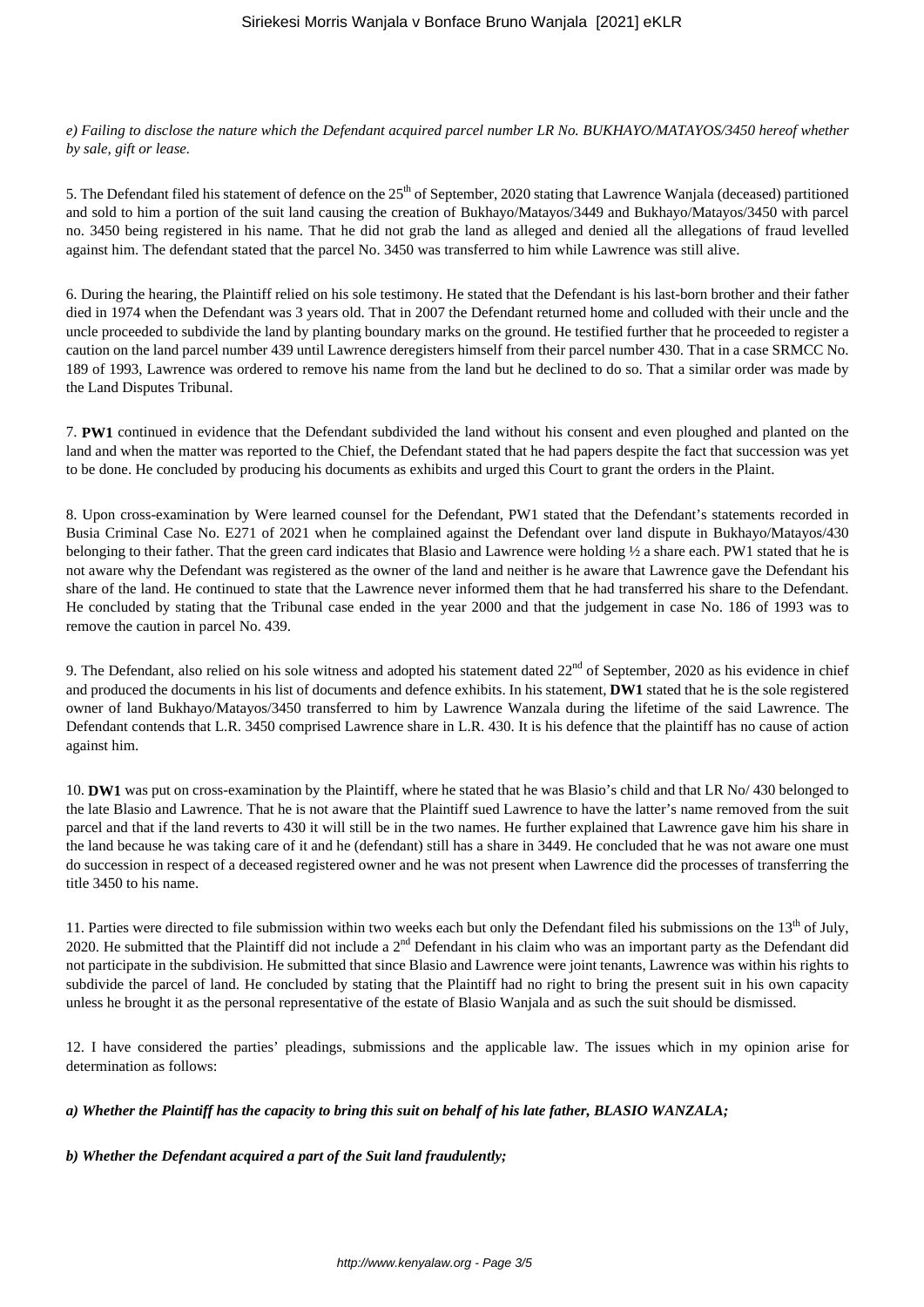#### *c) Whether the Defendant's title to the Suit Land should be cancelled and the same reverted to the deceased's estate; and*

#### *d) Who bears the costs of this suit"*

13. With regards to the **first issue**, the Defendant has alluded to the fact the Plaintiff lacks capacity to represent the estate of Blasio Wanzala in this case. The Court in **Daykio Plantations vs. National Bank of Kenya Limited & 2 Others (2019) eKLR** held that:

**"It is therefore evident that locus standi is the right to appear and be heard in Court or other proceedings and literally, it means 'a place of standing'. Therefore, if a party is found to have no locus standi, then it means he/she cannot be heard even on whether or not he has a case worth listening to."** 

14. Locus is extremely important and before this court canvasses the issues at hand, I have to establish that the Plaintiff has proper standing to bring the present suit. That being said, both PW1 and DW1 have confirmed that they are the children of the BLASIO WANZALA (deceased). The suit land was in the name of the deceased as co-owners with one LAWRENCE WANJALA (also deceased). In his bundle of documents, the Plaintiff produced a Limited Grant Ad Litem from CMCC Cause No. 12 of 2020 as PEx9 giving him the authority to sue on behalf of the estate of BLASIO WANZALA. This is sufficient proof that he has locus standi to institute proceedings on behalf of the estate of BLASIO WANZALA (deceased).

15. With regards to the second issue on whether the Defendant acquired the subdivided parcel of land fraudulently, it is trite law that an allegation of fraud has to be substantially proved beyond a balance of probabilities. The onus of proof is on the Plaintiff to present to this Court evidence that will aid him in proving the allegation of fraud. The Black's Law Dictionary,  $10<sup>th</sup>$  edition defines fraud as:

#### "**As knowing misrepresentation or know concealment of a material fact made to induce another to act to his/her detriment."**

16. The Court of Appeal inferred in the case of **Charles Karathe Kiarie & 2 others v Administrators of the Estate of John Wallace Mathare (Deceased) & 5 others [2013] eKLR**, that fraud is a question of evidence. All the necessary documentations have to be provided to substantiate the allegation of fraud. Fraud is an allegation that has to be proved as held in the **Paul Muira &Another vs. Jane Kendi Ikinyua & 2 others (2014) eKLR** where the court cited with approval the Court of Appeal case of **Musonga vs. Nyati (1984) KLR 425 and in Koinange and 13 Others (1986) eKLR 23** where it was observed**:**

#### **"Allegation of fraud must strictly be proved, and though the standard of proof may not be as to require proof beyond reasonable doubt, it ought to be more than a balance of probabilities. The onus of discharging this burden is on the party alleging the fraud."**

17. PW1 testified that the Defendant together with Lawrence Wanzala effected a transfer on the suit parcel before succession had been done. DW1 stated that he was not aware that succession had to be done before the property was transferred to him. The Plaintiff in support of his claim provided a certificate of death in respect of their father which confirmed that the late Blasio died in 1974. The date of death is not disputed by the defendant nor is it disputed that parcel no Bukhayo/Matayos/430 was jointly registered in the names of Blasio-deceased and Lawrence-deceased. The plaintiff went further to produce court proceedings where he challenged the registration of Lawrence as a co-owner of parcel no 430. Although the defendant stated that he was unaware of these proceedings, but Lawrence who according to the defendant undertook the subdivision process was aware of the existing court orders.

18. The plaintiff pleaded that the defendant colluded with the late Lawrence to subdivide the land parcel 430 before undertaking succession proceedings of the estate of the late Blasio Wanzala. In my opinion and I so hold, the plaintiff discharged the burden of proving fraud by availing certificate of death that showed the co-owner was deceased at the time the subdivision was undertaken in the year 2008. In any event, if the surviving co-owner did the subdivision rightly as submitted and per section 94(2) of the Land Registration Act, the resulting titles would bear both names. This has been shown by a copy of the search for L.R. no 3449 (Pex1). How then did the ownership change in respect of title for 3450 from the names of the joint owners to the defendant (Pex2)" The defendant produced a copy of the register for Bukhayo/Matayos/430 showing the title was closed on subdivision on  $6<sup>th</sup>$  June 2008 but the register doesn't indicate who did the subdivision. Since the defendant is a beneficiary of one of the resulting titles, he could only exonerate himself from the fraud by presenting transfer documents from Lawrence to his name.